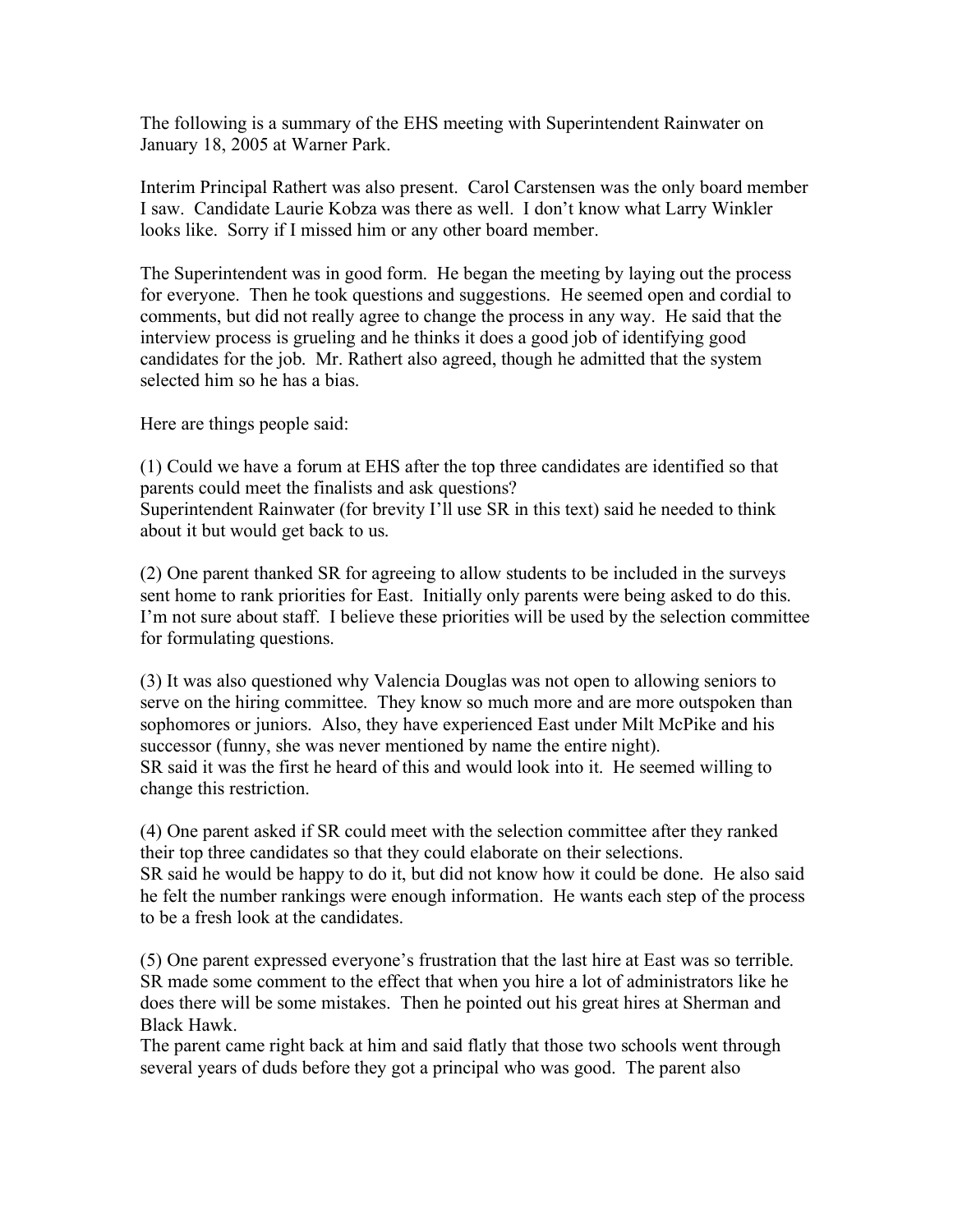suggested that the board look at changing the hiring process because there is not a lot of trust right now.

(6) There was talk about East's reputation as "the ghetto school."

SR said it is a great school and no one in the administration talks that way. Given the student body one can't compare it to West or Memorial, but if you compare it to the suburban high schools it turns out more merit scholars than they do.

One parent did express frustration that funding doesn't seem to match the needs of students. East has some of the neediest students.

Another parent, who works to relocate families to Madison, said that many Madison employers and realtors promote the Westside over the Eastside, which keeps the money flowing west.

SR said that Madison has greater poverty in all its schools and tight budgets are hurting our ability to meet those kids' needs.

(7) Principal Rathert was asked to make some comments about EHS. He said he really enjoys working there. He said that the student body is kind and supportive and the staff is very dedicated. He also said that he thinks East is in a great place right now and is just waiting for a leader to come in and take it forward.

(8) When asked what the field of candidates will look like, SR said that there are a couple strong internal candidates that may apply. He knows nothing of the external field, but the search officially closes on January 26 and then the HR office will know more. To date there are 8 applicants. Most applications come in closer to the deadline.

(9) SR also said that the only thing he can PROMISE is that he will never hire someone if he feels they can't do the job. He will only hire someone he believes can do a great job, but one cannot always predict a person's success from an interview. The last hire for East did not work out, but she seemed like a very good choice. If he knew then what he knows now, he would have reopened the search process.

Someone pointed out that if you look at her administrative background, she did not come from a diverse school. SR responded that she had 17 years at Milwaukee King before that. The person replied that she was not a proven administrator from Milwaukee King,

SR said if the top candidates were weak, he would appoint an interim principal again and restart the process to find someone better. He said Madison is competitive for Wisconsin, but has not kept pace with the rest of the country in salaries and benefits. Ten years ago, Madison would receive 70 applications for this job. Today it will receive 15-25.

The Human Resources Department will fact-check the applicants and then send them to 3 people to be rated. There are 6-8 questions on the application, which are rated blindly (no names and any identifying information is removed). The top 8 will go to the selection committee to be interviewed. Interviews should start at the end of March or early April.